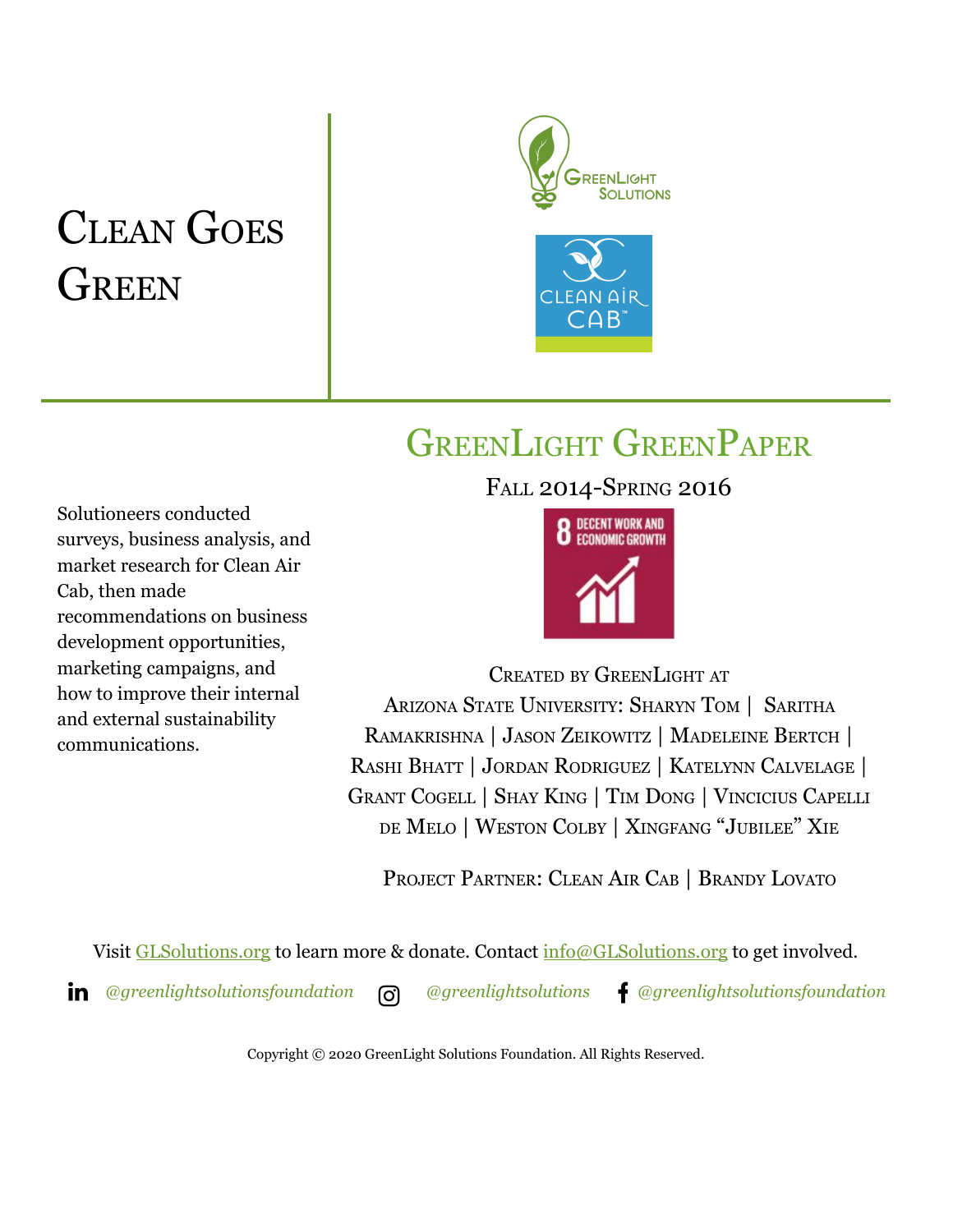Clean Air Cab operates a Toyota Prius hybrid fleet of taxicabs, serving as the sustainable choice for ridesharing in the Phoenix metro area. This saturated market competes in customer service, sustainability, and community service initiatives. Historically, the company enjoyed a small but loyal customer base despite competition from Discount Cab, Apache Taxi, and Yellow Cab.

However, in recent years, the taxicab industry experienced disruption from business models like Uber and Lyft, which compete more effectively on price and convenience than any competitor in the past.

In an attempt to maintain customer loyalty and rebuild their brand, Clean Air Cab came to GreenLight Solutions seeking marketing advice on how to communicate their sustainability initiatives internally with their clients and externally with their customers.

Later, Clean Air Cab worked with GreenLight to 'green' their office facilities and provide recommendations to improve everything from electricity use to waste generation.

**Fall 2014-Spring 2015:** To gain a comprehensive understanding of the industry and its challenges, GreenLight Solutions split into pairs each week to investigate topics such as needs and trends of the industry, competition, segmentation, positioning, product strategies, promotion, price, place, people, process, physical evidence strategies, and company shifts in the market.

From our research analysis, the team created three different stages of recommendations for Clean Air Cab to choose from: low-hanging fruit, six-twelve month marketing campaigns, and a future visioning plan.

The low-hanging fruit represented objectives the company could take advantage of in the next month such as online internal training modules and pamphlets for customers to look at while in the cab. The marketing campaigns included topics like streamlining the Twitter account, adding more driver profiles to the app, and filming a documentary series to promote the company brand and culture. Future visioning included plans such as a preliminary cost-benefit analysis for a company conversing to natural gas.

**Fall 2015-Spring 2016:** Solutioneers utilized the information from past semesters to further their recommendations for Clean Air Cab. Recommendations included cleaning up existing social media profiles to allow users to quickly and efficiently find the company. Through surveying the public, transparency proved to be important to riders. Surveyed riders recommended that the company give quotes on rides before they purchase the ride, in addition to updating driver profiles to be simpler and more personal.

Solutioneers recommended that customers have access to promotional merchandise while riding in order to increase awareness of the company and its sustainability mission. It was also recommended that the company switch to natural gas compatible and biomethane cabs, as these burn cleaner than other fossil fuels.

In addition to the marketing recommendations, the GreenLight Solutions team also provided a collection of research and further recommendations for how to 'green' their office facility. The project team provided information to help with improving the operational efficiency of electricity, water, air, and waste streams, as well as opportunities for new business, partnerships, and territory expansion.